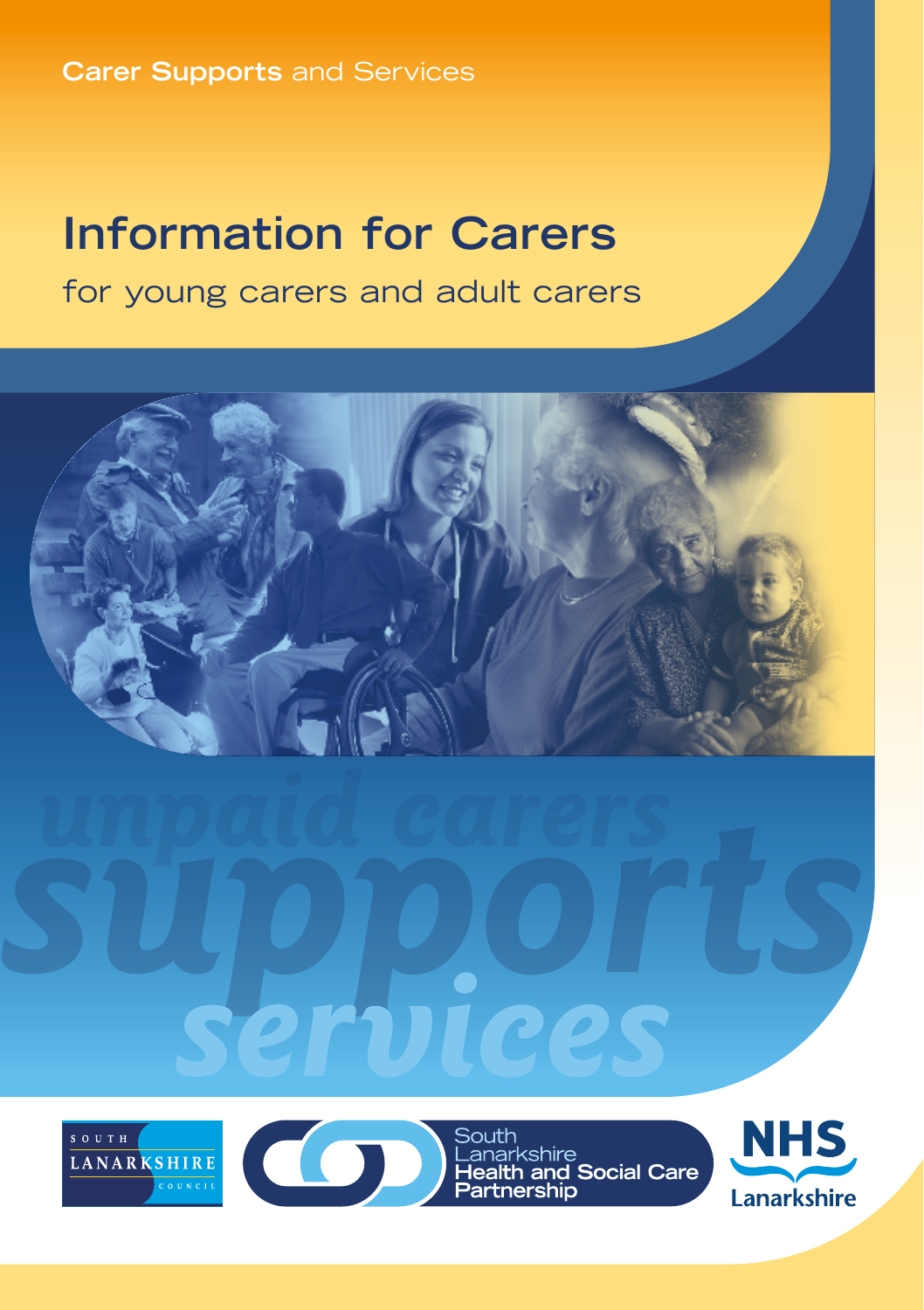## **Introduction**

This booklet is for anyone who provides (or intend to provide) care for another person. Section 1(1) of the Carers (Scotland) Act 2016 defines a carer as an individual who provides or intends to provide care for another individual (the "cared-for-person"). You can be caring for any number of hours, it does not need to be regular or substantial. Carers do not have to be related to, or live with, the person they care for. Carers come from all walks of life, all cultures and can be any age.

You may be a parent, a partner, a son or a daughter, a sister or brother or friend to someone who needs support as a result of their illness (physical or mental illness and substance misuse), condition or disability. If you provide them with help and support to manage their life – you are also a carer.

## **Am I a carer?**

When you become a carer or your caring situation changes, you may find you need some extra support to help you maintain your caring role in good health and wellbeing.

#### Young carer

- under the age of 18; or
- 18 or over, but still attending school.

#### Adult carer

aged 18 or over, and not attending school.

Family, friends and carers play a critical role in supporting people to manage their health, condition or recovery and we recognise that this means you the carer, may sometimes need support too. Support can come in many different forms, this booklet will help you to know the supports and services that can benefit you as a carer. The supports available can help you to address how the caring role affects your life and will help you identify from a person centred approach what services would be best for you. We know every caring role is individual and specific to every carer and we want you to feel the right supports and services are in place at the time you need them.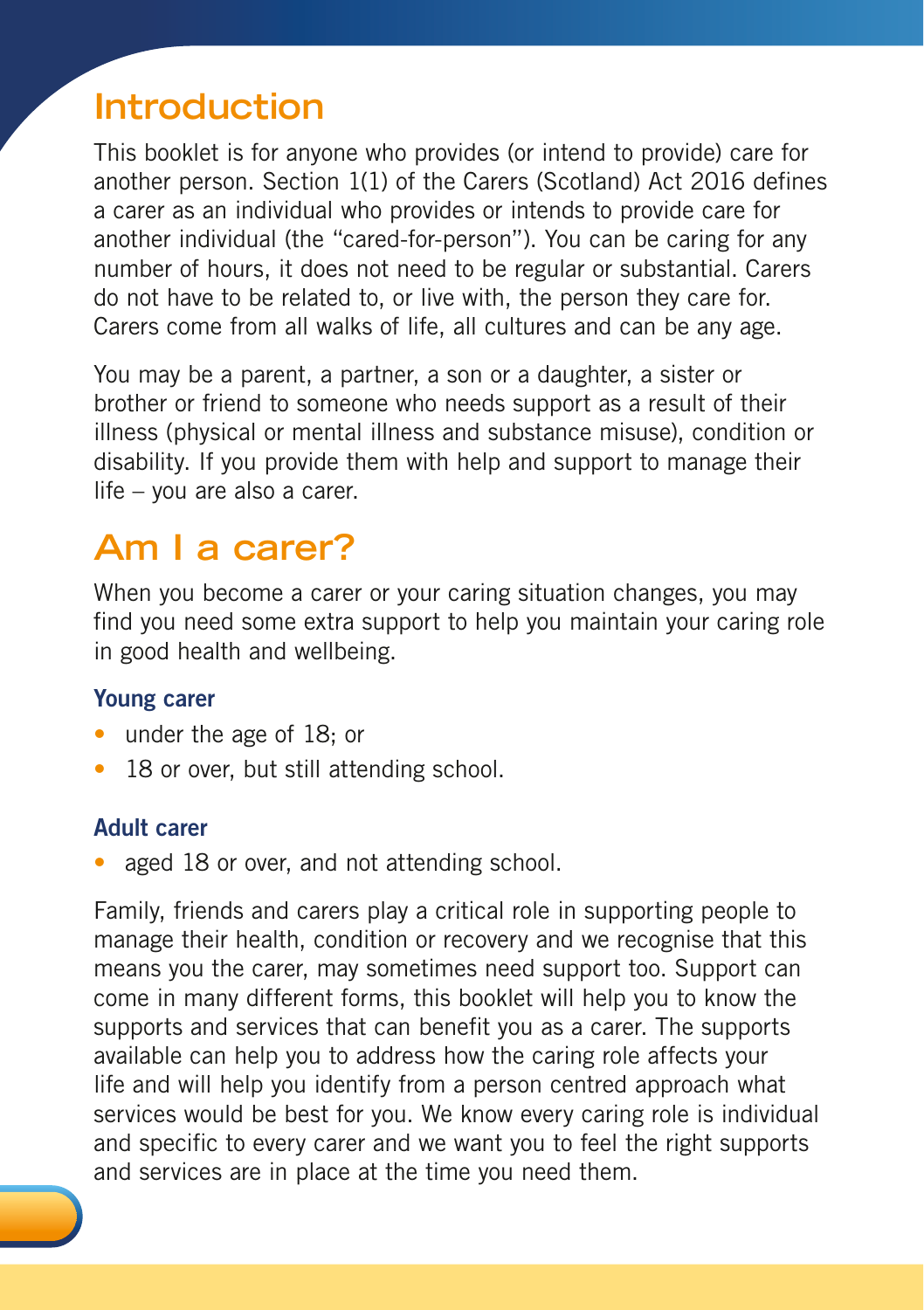# **Carers rights**

The Act extends and enhances the rights of carers in Scotland. The package of provisions in the Act is designed to support carers' health and well-being.

The Act contributes to the Scottish Government's vision of a healthier and fairer Scotland. These rights include, amongst other things:

### Carers' charter

As required by section 36 of the Act the Scottish Ministers have published a Carers' Charter which sets out the rights of carers in or under the Act. The Act also requires local authorities to have a local information and advice service for carers. These services must provide information and advice about a number of things relevant to carers, including the carers' rights set out in the Carers' Charter.

### Carers rights

- Adult carers have a right to an Adult Carer Support Plan and young carers have a right to a Young Carer Statement. **What do you have a right to?** All carers can access a variety of information and support from their local community organisations. When you make a plan it can help decide if you have either eligible or non-eligible needs using the framework that is the Local Eligibility Criteria.
- Carer have a right to support to meet eligible needs. **How will my eligible needs be met?** The responsible local authority must provide support to any carer who has identified needs (which meet local eligibility criteria) that cannot be met through support provided to the person being cared for, or through general local services.
- Carers have the right to be involved in planning carer services provided. **What sort of services will carers be involved in?** This includes the local carers strategy, short breaks services statement and their own support needs plans and those of the people they care for.
- Carers have the right to be informed, heard and their views considered and should be involved in the discharge process. This applies for planned or unscheduled admissions and where it is likely that you will be providing care after the person you care for is discharged.

All referenced documents can be found at: **[www.southlanarkshire.gov.uk/info/200220/carers](http://www.southlanarkshire.gov.uk/info/200220/carers)**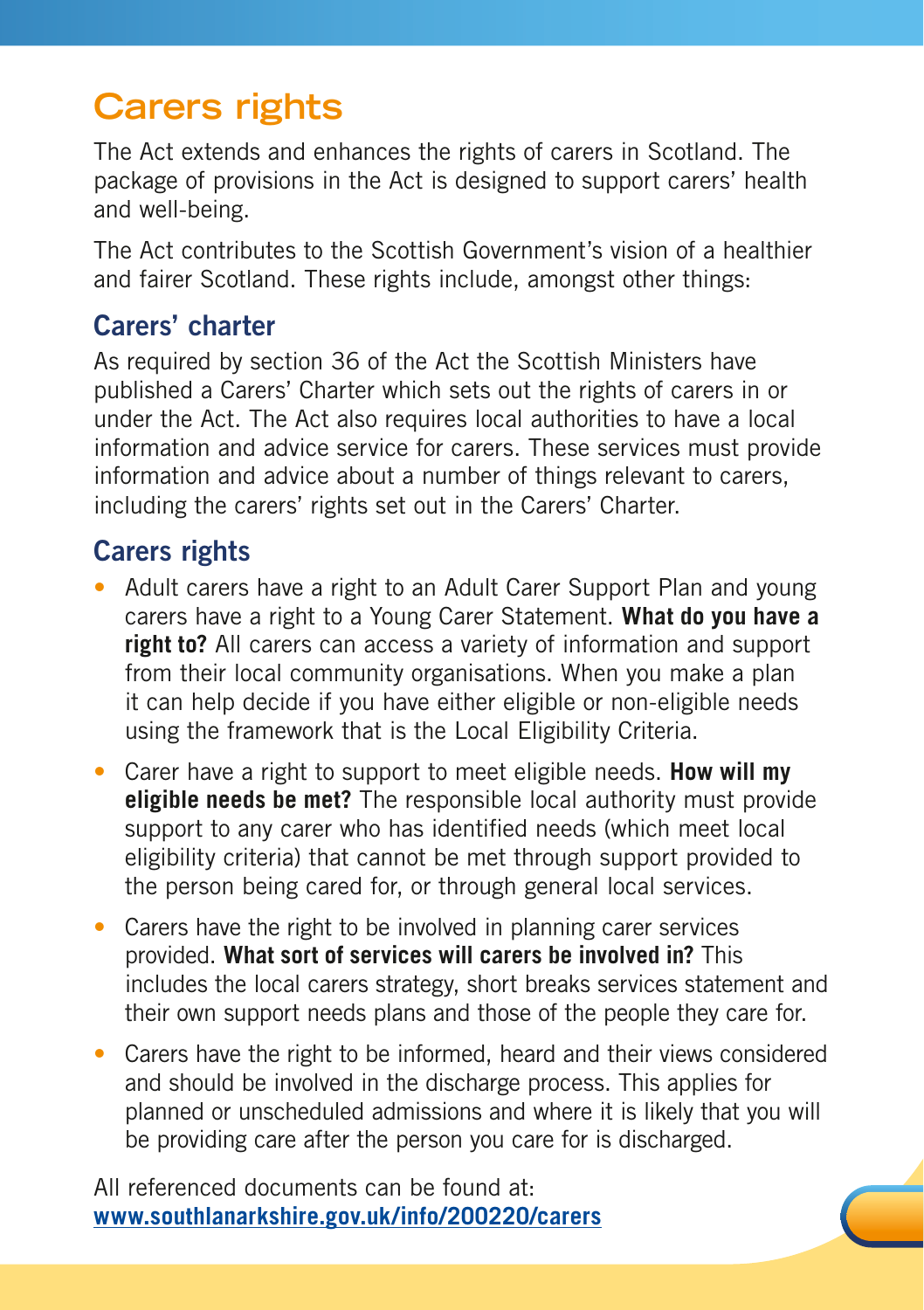# **Getting help**

### Getting practical help

Carers, accessing the right level of support at the right time in South Lanarkshire.

Many organisations both locally and nationally offer supports for carers. These organisations can provide you with literature, information, support and advice alongside training, breaks and help completing forms and understanding services. The first step to getting practical help is knowing what is available to help you as a carer to maintain your caring role. When you get the supports and services that help you, it improves your health and wellbeing and empowers you to be able to know what you have a right to and what you may be able to access either as eligible or non-eligible needs.

Being a carer can affect you in many ways; your work, physical health, family and commitments, home or housing, finances and your social life, isolation, stress, mental health, or work-life balance.

Some ways that caring may affect you are:

- Your own physical or mental ill health
- Difficulties with your employer or your education provider
- Social isolation and losing the sense of your own self
- Not being able to have or maintain a life outside of caring
- Being uncertain about your rights to support
- Financial or legal worries
- Not knowing who to turn to for advice and support

As a carer you should be listened to and have your views taken in to account and this means you should be asked if you are willing and able to provide care for the person you care for.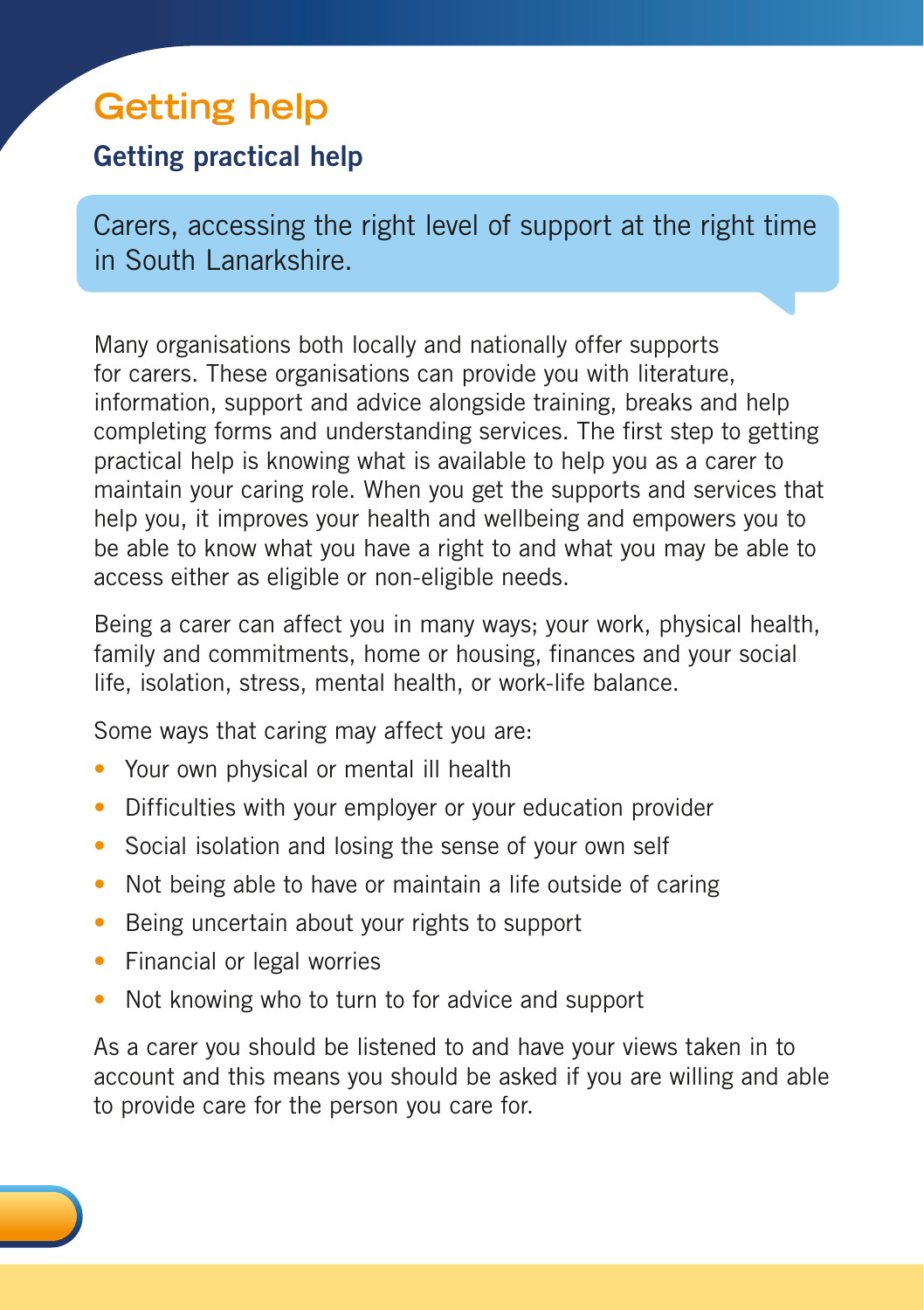# **Telling your GP**

Many GP surgeries have set up a Carers Register to enable carers to access further support.

Carers should inform their GP or their primary contact person that they are a carer. The surgery can signpost you to organisations that can help you with emotional and practical support. Your GP surgery may additionally offer:

- Carer, double and flexible appointments
- Carer information stalls and carer information boards
- Flu vaccinations for carers
- Health checks

We know caring can sometimes be difficult and can create a range of pressures, when you let the practitioners you are engaging with know you are a carer it can help you to find the right supports and services at the right time.

# **Advocacy**

Advocacy support does not guarantee a successful outcome but it does give a carer an assurance that they have been listened to. You, the carer, decide what you want to say; advocacy supports you to do it.

Carers tell us that sometimes they don't feel they are listened to and that they can feel intimidated or ignored in meetings. Advocacy services listen to what a carer has to say about their circumstances, helping carers to identify and prioritise issues allowing carers to deal with the challenges they face with greater confidence.

Advocacy can help carers:

- Prepare for a meeting by identifying and prioritising issues and being clear about the views they wish to express
- Advocates can attend with or speak on the carers behalf if preferred
- Contact professionals or services by letter/phone/email on behalf of a carer
- Signpost carers which can help carers to make informed choices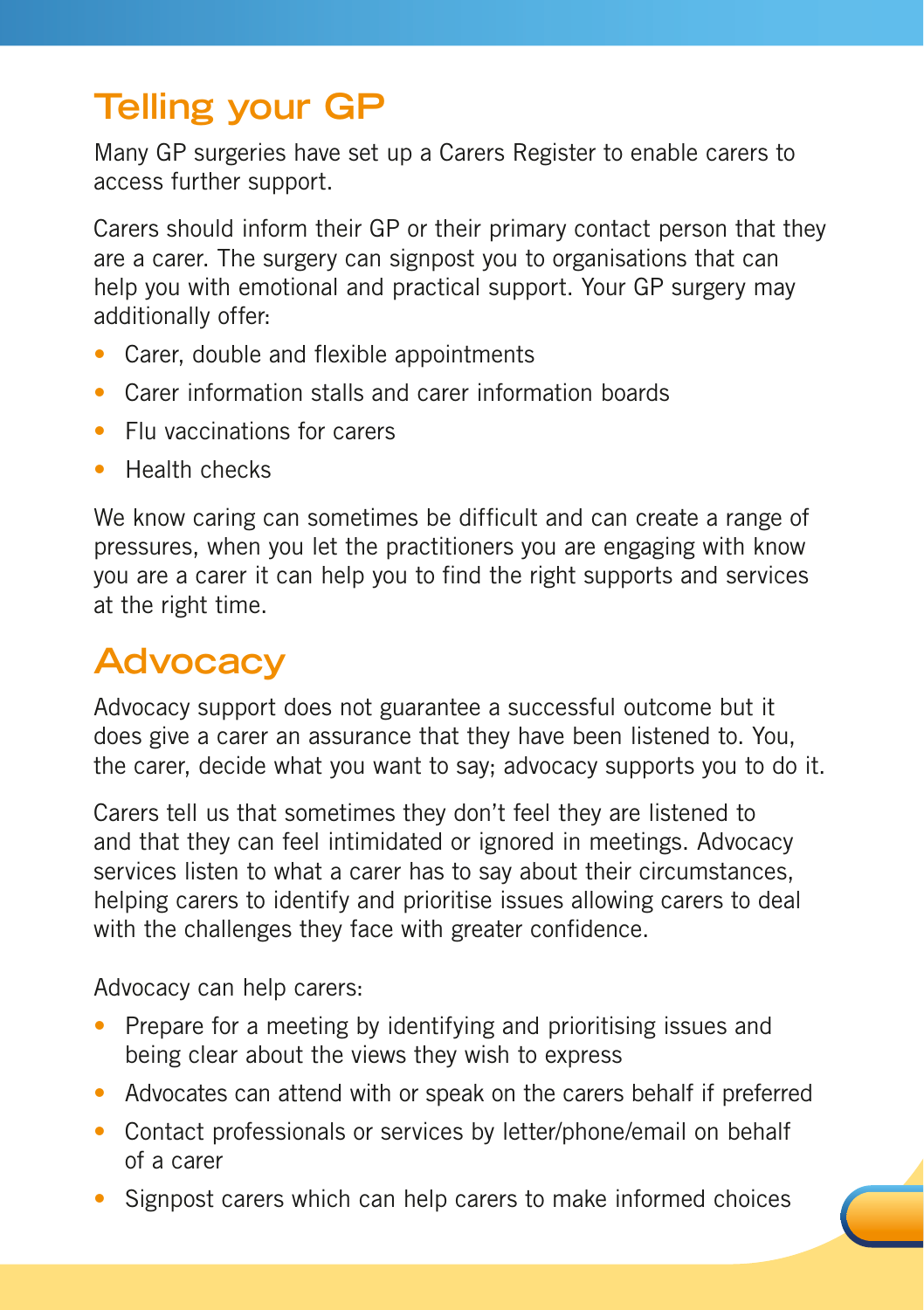## **Finance and benefits**

When you become a carer or your caring circumstances change it may impact on your finances. We have a team of dedicated welfare rights officers who can help you with a benefits check.

Carers can ask for a review of their current and potential benefits entitlement. Although the benefits system can be complicated, they can increase your household income and can sometimes help protect your State Pension entitlement in the future. Get a benefits check and ensure you get all the right benefits you and the person you care for are entitled to.

## **Training and learning**

Carers can learn about a range of subjects that will give them confidence in their caring role and help them maintain their own health and wellbeing.

Training can be for practical or emotional support or purely for pleasure. Courses cover subjects such as moving and handling, practical first aid, sleep workshops, makaton, understanding Autism and Dementia Awareness. Carers can also attend softer subjects such as art workshops, wellness and mindfulness courses.

There are also more formal online learning options that carers can complete from home or perhaps with a voluntary organisation.

## **Leisure and support groups**

Carers need to take care of themselves, your health and wellbeing is very important, and whilst it may be difficult to think about yourself, you need time out to relax, talk to others or maybe get some support from people in a similar situation.

Carers can access a range of support groups both general and condition specific across the localities, there are clubs, meetings, sports and arts classes offered by lots of different organisations in many locations. Carers can access these through our voluntary third sector organisations.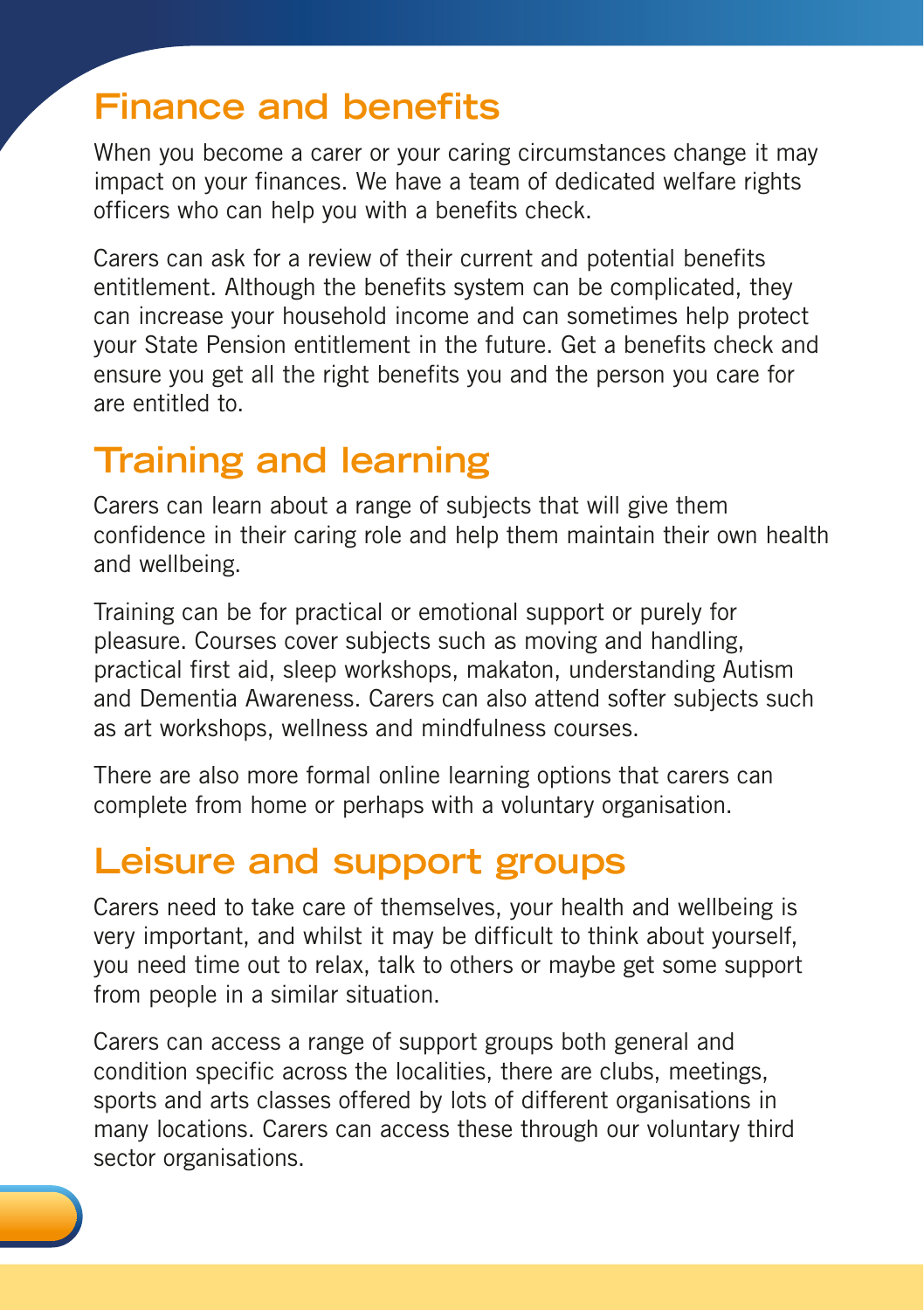## **Emergency and future planning**

As a carer you need to know that if an emergency happens you have a plan in place to deal with the situation.

If an emergency happens a plan can help ease your worries if you are not able to care for the person you look after either in the long or short term.

Carers are able to create plans that can involve their friends or family or you may need the reassurance of involvement from the Health and Social Care Partnership in case your informal arrangements cannot meet your needs at any point. The plan will hold lots of details about the person you look after that will ensure their details can be easily accessed if needed.

#### Emergency carer card scheme

In South Lanarkshire there is an emergency card scheme, you can obtain this from one of our carer organisations.

### Anticipatory Care Planning

Anticipatory Care Planning is about individual people thinking ahead and understanding their health. It's about knowing how to use services better and helps people make choices about their future care. You can get this service from your GP or community nurse or you can go online at [www.ihub.scot](http://www.ihub.scot) and search Anticipatory Care Planning.

# **Hospital discharge**

Carers have the right to be informed, heard and their views considered and should be involved in the discharge process. This applies for planned or unscheduled admissions and where it is likely that you will be providing care after the person you care for is discharged. The health board has a duty to inform and involve you in the discharge planning.

**How will this happen?** The staff should have an early conversation with you to hear your views, tell you the discharge date and hear your views to plan for the rights supports to be put in place following discharge. **Why?** Being involved will help you be better prepared and will help ensure the person you care for has support to help them at home after discharge. It also means you can inform staff about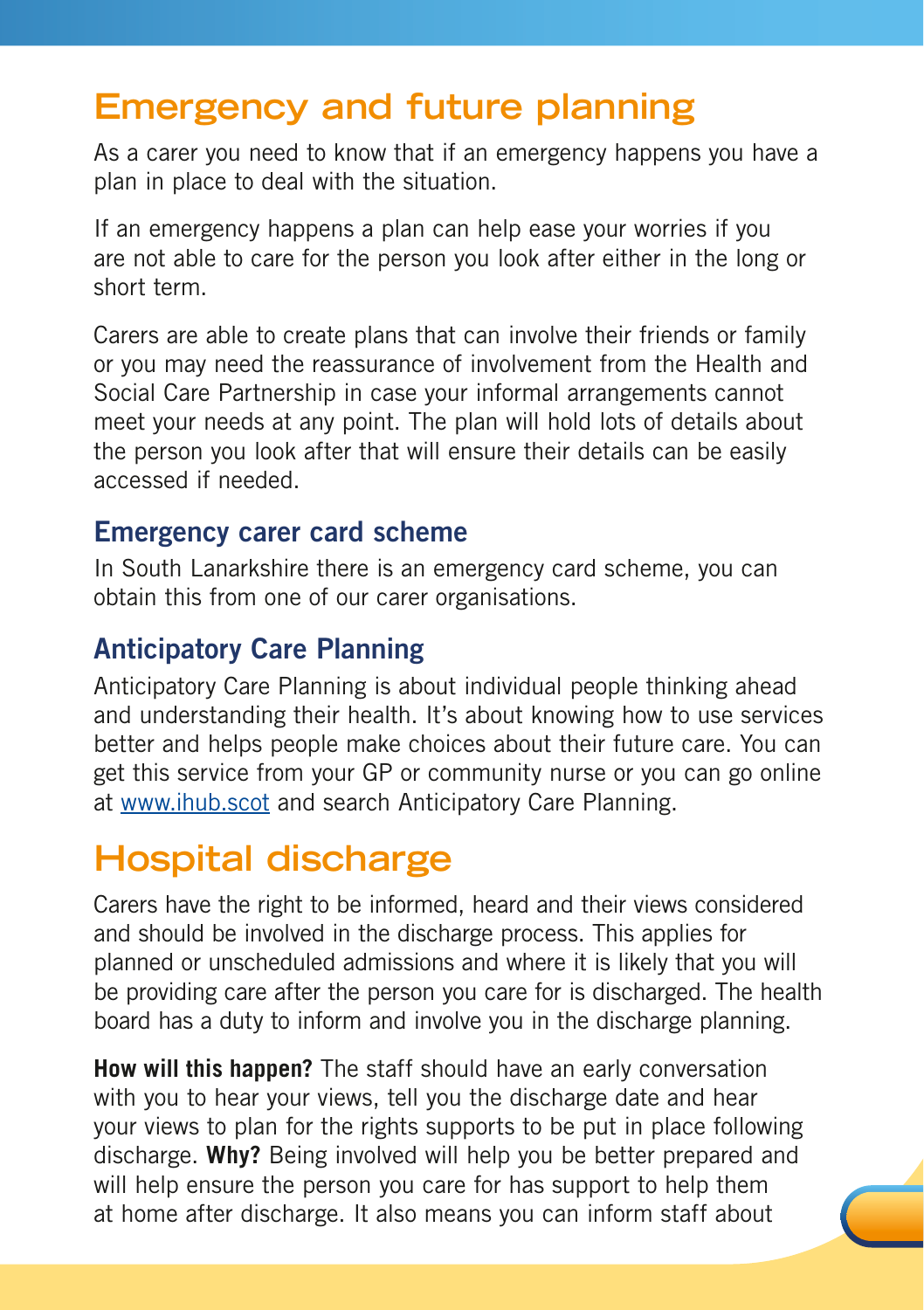how things are at home, you can find out about follow up plans, appointments and medication.

You should be asked about the supports and services you as a carer might need, if you are not offered this contact the carer organisations and ask form information and advice.

# **Adult Carers Support Plan (ACSP)**

The ACSP is a conversation, it is an opportunity to discuss with Social Work Resources or your local carers centre what support or services you need and the types of support you provide.

You will discuss your caring role and what is important to you in your life. It will look at how caring impacts on you and what is important to you in your life. Your key worker will co-produce the assessment with you. They will work with you and complete the ACSP and help you to understand your eligible and non-eligible needs and plan what could help you work towards your goals. Carers will be guided to find supports and services according to their eligibility.

If you consider your needs to be low or moderate, and you want an ACSP approach one of our carer organisations and request an ACSP. If you believe your needs are critical or substantial you can go direct to Social Work. Direct services may be provided as a result of your assessment and/or you may additionally be signposted to relevant voluntary organisations who can offer you a wide range of Information, advice, supports and services that can make a difference to you.

# **Understanding eligibility**

Eligibility criteria must now be applied to supporting carers. The criteria relates to the two stages of the assessment process. Carers' needs are assessed at either an ACSP or YCS then a decision is made to see which needs will be met by providing services. Simplified, eligibility criteria are a framework of levels of access for support.

South Lanarkshire's eligibility criteria for carers are separated into four categories of needs: low, moderate, **substantial** and **critical**. Some of the assessed needs may 'trigger' support; they will be 'eligible needs'.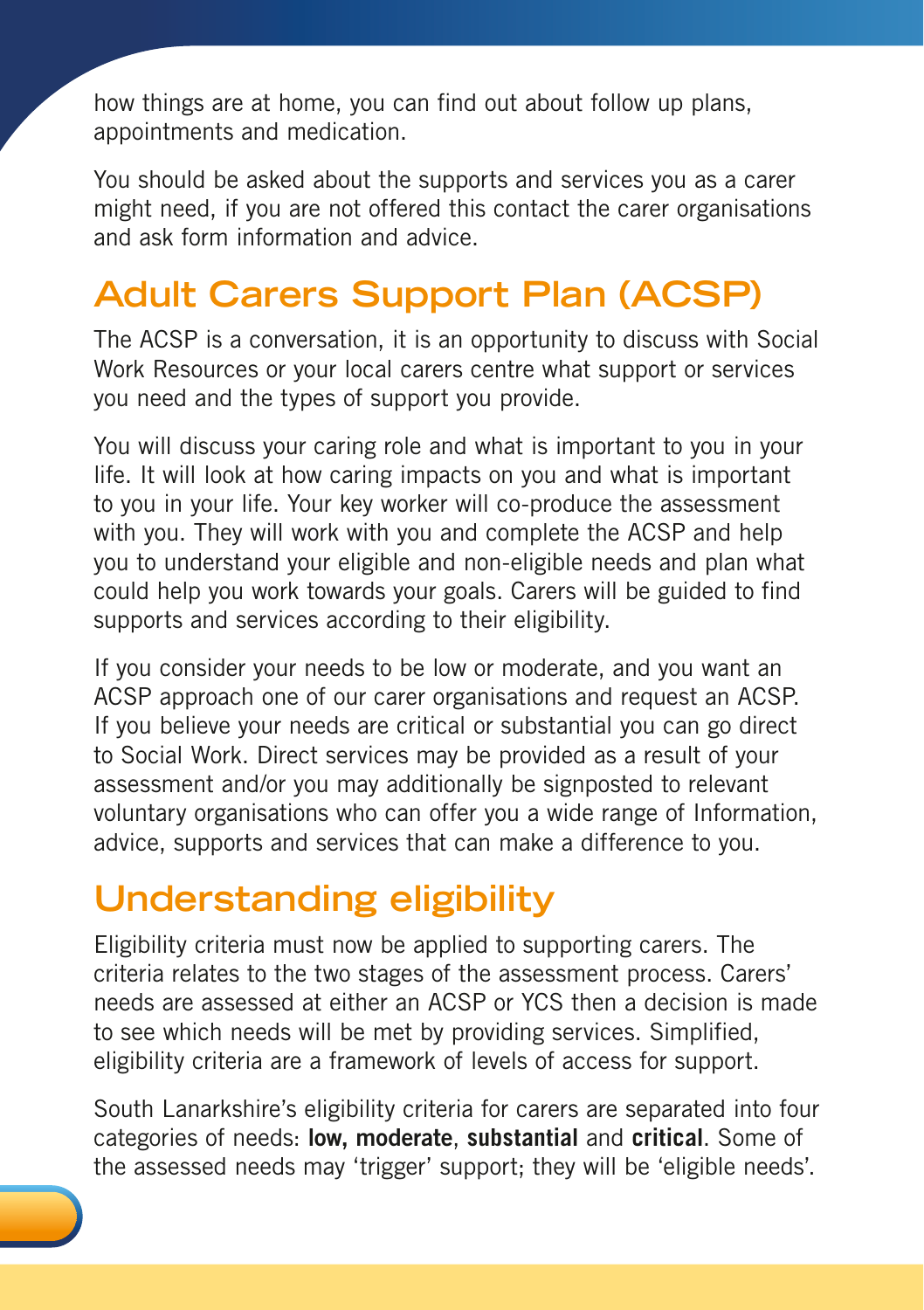Whatever level your needs are assessed at, there are different types of supports and services that can assist you in your caring role. The Health and Social Care Partnership take a preventative approach to supporting carers and we may therefore are able to meet your needs in a range of ways. To find our more read our Local Eligibility Criteria document.

# **Young Carers Statement (YCS)**

Your local authority will normally be responsible for offering your YCS. They will agree with you when and how the YCS conversation takes place. You, the young carer can request an YCS or you can be referred by a practitioner such as: a doctor, teacher, and social or youth worker.

The YCS begins with a conversation with your worker where you discuss your caring role and what is important to you in your life. It helps plan what could help you work towards your goals, looking at how caring impacts on your life and what is important to you. It helps you think about what support you may need if you wish to continue caring and have a life similar to that of other young people.

To find out more about the Young Carers Statement you can contact our Young Carers Service directly. The Carers Trust Scotland have produced a "Young Carers Jargon Buster" to help you understand your rights, which you can access from our web site or directly from them.

## **Young carers**

Young carers in South in Lanarkshire can access services through our dedicated Young Carers Service and with our Education Resource, Youth, Family and community learning services.

The Young Carers Service provides advice and support to young carers whose life is affected by having to carry out tasks and have some responsibility for another person.

Young carers can get; Individual or family support. The service holds activity groups and promotes peer support. To ensure young carers receive the supports and services they may be eligible to we hold issue based group work and undertake awareness raising. The service works in schools and with young carers with additional support needs and young carers in transition.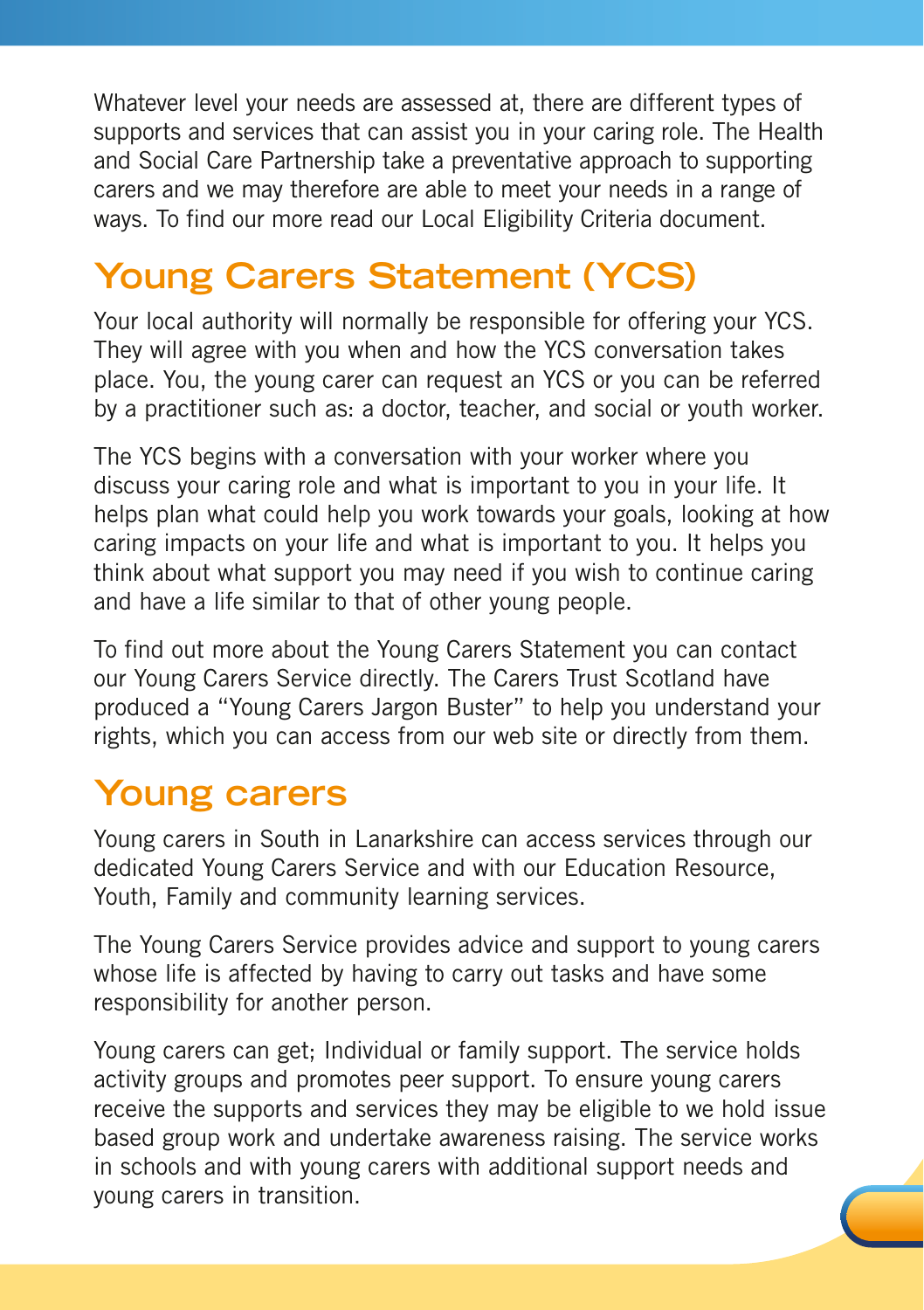There is a Young Carers Forum and a Youth Council where you as a young carer can get involved and have your voice heard. More information can be found on our website at Young Carers Service.

# **Short breaks**

A short break is any form of service or assistance which enables carers to have sufficient and regular periods away from their caring routines or responsibilities. It is designed to support the caring relationship and promote the health and wellbeing of the carer, the supported person, and other family members affected by the caring situation."

Carers may need a break for many day to day reasons such as to attend a doctor, hospital or dentist appointment or to deal with another type of family responsibility or for a holiday. Short breaks should be planned around what matters and what a break means to the carer to ensure it meets each individual carers' needs.

There are a variety of options available, dependant on your eligible needs such as: a break away from home for the carer, a joint break to go away together, 24 hour residential care for your cared-for-person, or time out from your daily routine. To find out more read our Short Breaks Services Statement.

## **Counselling and bereavement**

Sometimes a mixture of complex emotional, physical and practical factors can impact a carers' wellbeing. There are a selection of services that help and enable people to better understand and cope with a range of factors. These can relieve anxiety, reduce stress and sustain you by improving your quality of life, making you feel more positive and giving you hope.

Counselling is to help people and families work through and recover from loss in a healthy manner. Grieving produces an array of powerful and intense emotions and, for some people, suppressing these emotions can lead to problems later in life.

It offers support at challenging times. It is a form of therapy that helps the bereaved explore and process distressing and confusing feelings.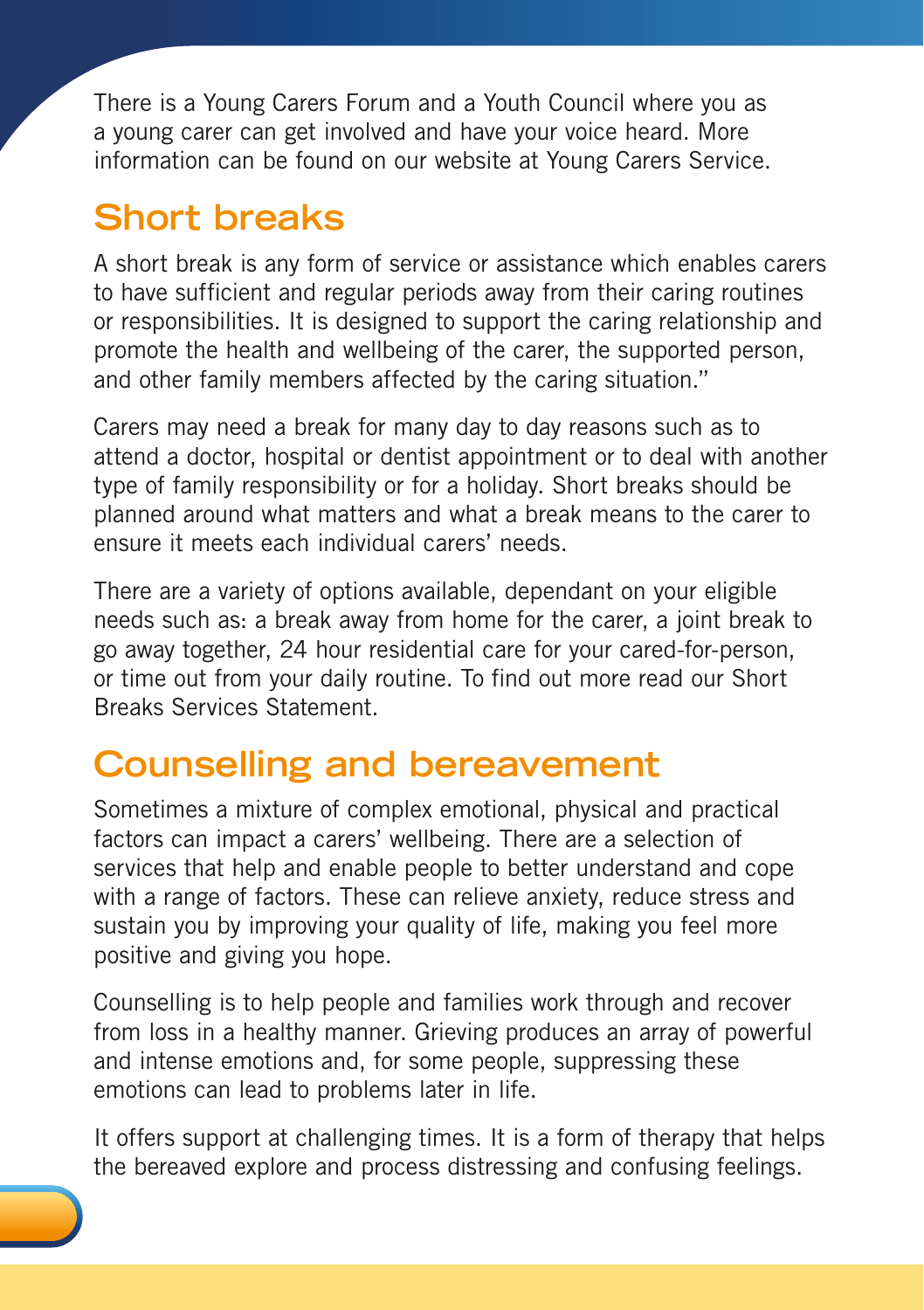Within South Lanarkshire there are support groups, therapeutic arts and one to one counselling and workshops available to help carers cope.

### **For the person you care for**

The key to receiving community care services is a Community Care Assessment.

This is undertaken by Social Work Resources or it may be part of the discharge plan if carried out in hospital. It is a conversation that looks at what is needed to enable the person to live as independently as possible at home. It may trigger support for day care, short breaks, community alarms, equipment, adaptations, help with personal care and/or self-directed support funding options. Full information can be accessed on our website at **self-directed support** or through one of our third sector organisations.

The Health and Social Care Partnership may provide services to either you as a carer or the person you support, or both of you to meet your assessed and eligible needs.

The community care assessment includes a financial assessment where the finances of the person you care for will be assessed. There are rules around free personal care for both over and under 65s, for full information you can find out more on our website.

#### Home adaptations and equipment

You can find out about equipment, minor adaptations and technology that can help make your home safer and give the person you care for more independence. You may need to have adaptations at home to both manage now and to plan for the future. There are a variety of resources available which you can find out about from national and local organisations as well as Social Work Resources.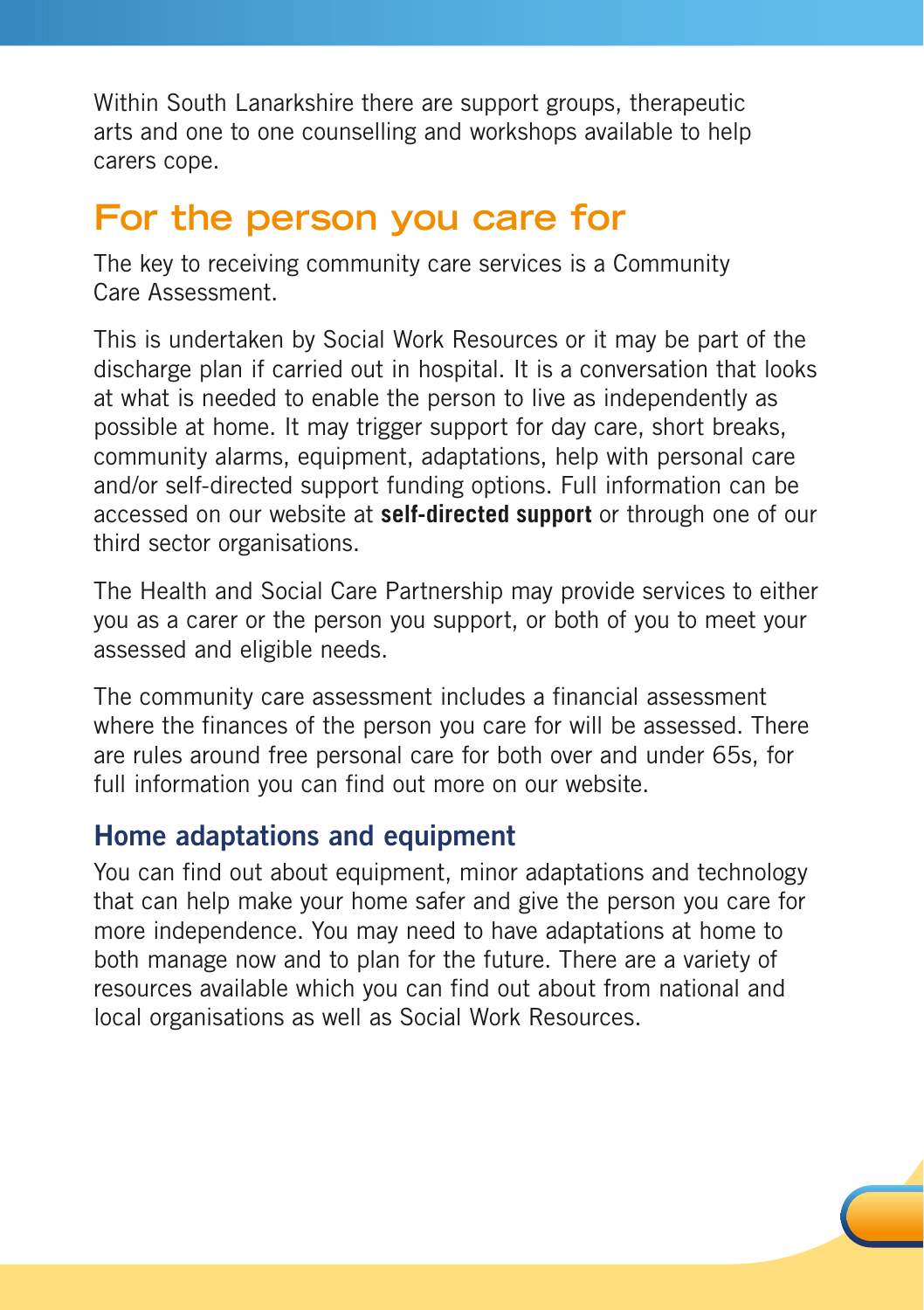### Day care and respite

We have a range of centres where people can enjoy the company and activities on offer where trained staff provide personal care and support. Day care places are only offered after a care assessment.

All our day care centres are comfortable, modern, purpose built facilities with areas for group activities and private rooms for personal care. They are designed to:

- keep people active, involved and stimulated
- provide a nutritious lunch
- help reduce loneliness and isolation
- provide a break for carers

All referenced documents can be found at: **[www.southlanarkshire.gov.uk/info/200220/carers](http://www.southlanarkshire.gov.uk/info/200220/carers)**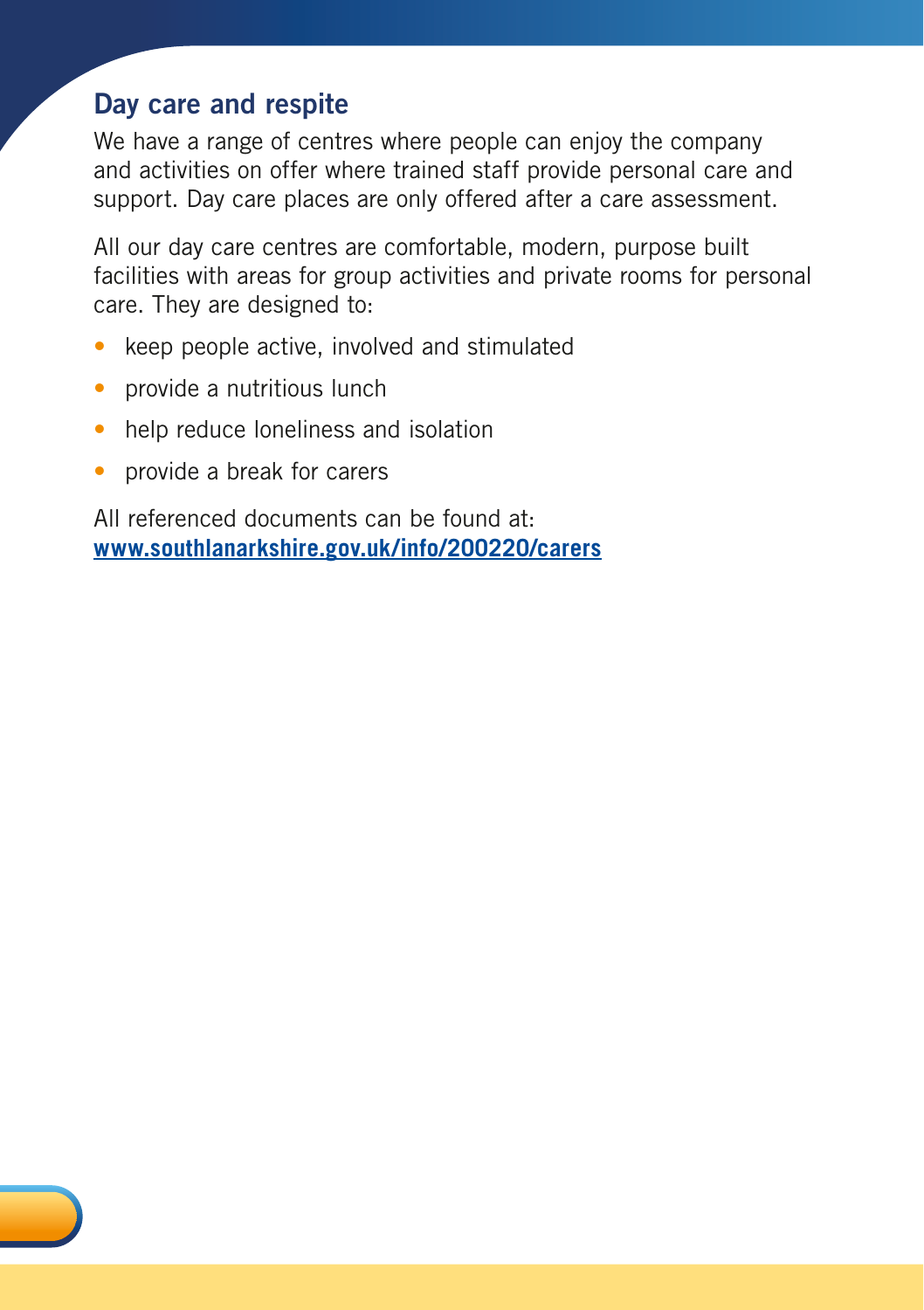## **Information - Where I can go**

Caring can be complicated and confusing. Carers need to consider a wealth of issues and this can be bewildering as so many areas of caring overlap. Having the right type of information can help you unravel complex situations and find the supports and services that will enable you to keep on caring if you wish to.

You can use the list below to find local and national organisations you can contact for information, advice, supports and services:

| Information, advice and support                                                                                                                                                                                                                                                                                                                                                                                      | <b>Contact:</b>                                                                                                                                                                                         |
|----------------------------------------------------------------------------------------------------------------------------------------------------------------------------------------------------------------------------------------------------------------------------------------------------------------------------------------------------------------------------------------------------------------------|---------------------------------------------------------------------------------------------------------------------------------------------------------------------------------------------------------|
| Welfare rights service<br>Debt and financial advice<br>Challenging decisions and<br>making appeals                                                                                                                                                                                                                                                                                                                   | <b>Money Matters Advice -</b><br>Each locality has a service<br>www.southlanarkshire.gov.uk/<br>info/200150/managing your<br>money/ 1041/money_matters<br>and claiming benefits<br>Phone: 0303 123 1008 |
| Day care and home based support<br>services for the person you care for<br>Adult carer support plans<br>Short breaks services and<br>information<br>Residential and home care services<br>for the person you care for<br>Adult protection services<br>Self-directed support for you and<br>the person you care for<br>Information about free personal care<br>Community care assessment<br>Adaptations and equipment | <b>Social Work Resources</b><br>www.southlanarkshire.gov.<br>uk/info/200146/social care<br>and health /815/contacting<br>social work services<br>Phone: 0303 123 1008                                   |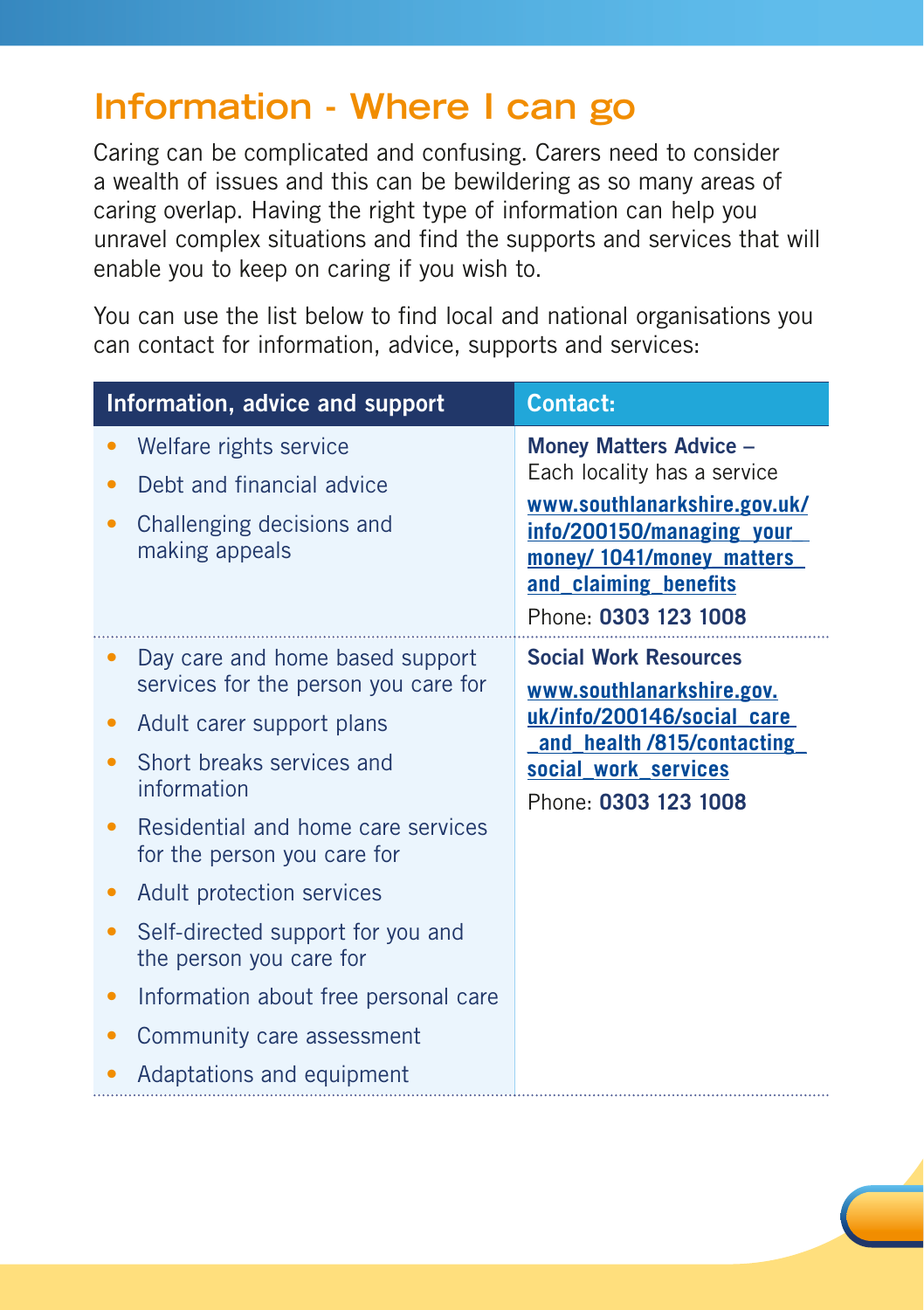| Information, advice and support                                                                                                                                                                                                                                                            | <b>Contact:</b>                                                                                                              |
|--------------------------------------------------------------------------------------------------------------------------------------------------------------------------------------------------------------------------------------------------------------------------------------------|------------------------------------------------------------------------------------------------------------------------------|
| <b>Financial advice</b><br>Information and advice<br>Signposting and referrals                                                                                                                                                                                                             | Citizens Advice Bureau -<br>Each locality has a service<br>www.citizensadvice.org.uk/<br>scotland/<br>Phone: 0808 800 9060   |
| Leisure activities and services<br>Creative breaks and respitality<br>Training course and learning<br>Carer registration cards<br>Support groups and social activities<br>Contact with other carers<br>Information and advice services<br>Adult carer support plans<br>Carer health checks | <b>Lanarkshire Carers Centre</b><br>www.lanarkshirecarerscentre.<br>org.uk<br>Phone: 01698 428090                            |
| Leisure activities and carer<br>discounts                                                                                                                                                                                                                                                  | <b>South Lanarkshire Leisure</b><br>and Culture<br>www.slleisureandculture.co.uk<br>Phone: 01698 476262                      |
| Young carer groups<br>Contact with other carers                                                                                                                                                                                                                                            | <b>Universal Connections</b><br>www.southlanarkshire.gov.<br>uk/directory/23/universal<br>connections<br>Phone: 01698 456680 |
| GP carers register<br>Flu vaccinations and health checks<br>Carers, double and flexible<br>appointments                                                                                                                                                                                    | Most of the GPs in<br><b>South Lanarkshire</b>                                                                               |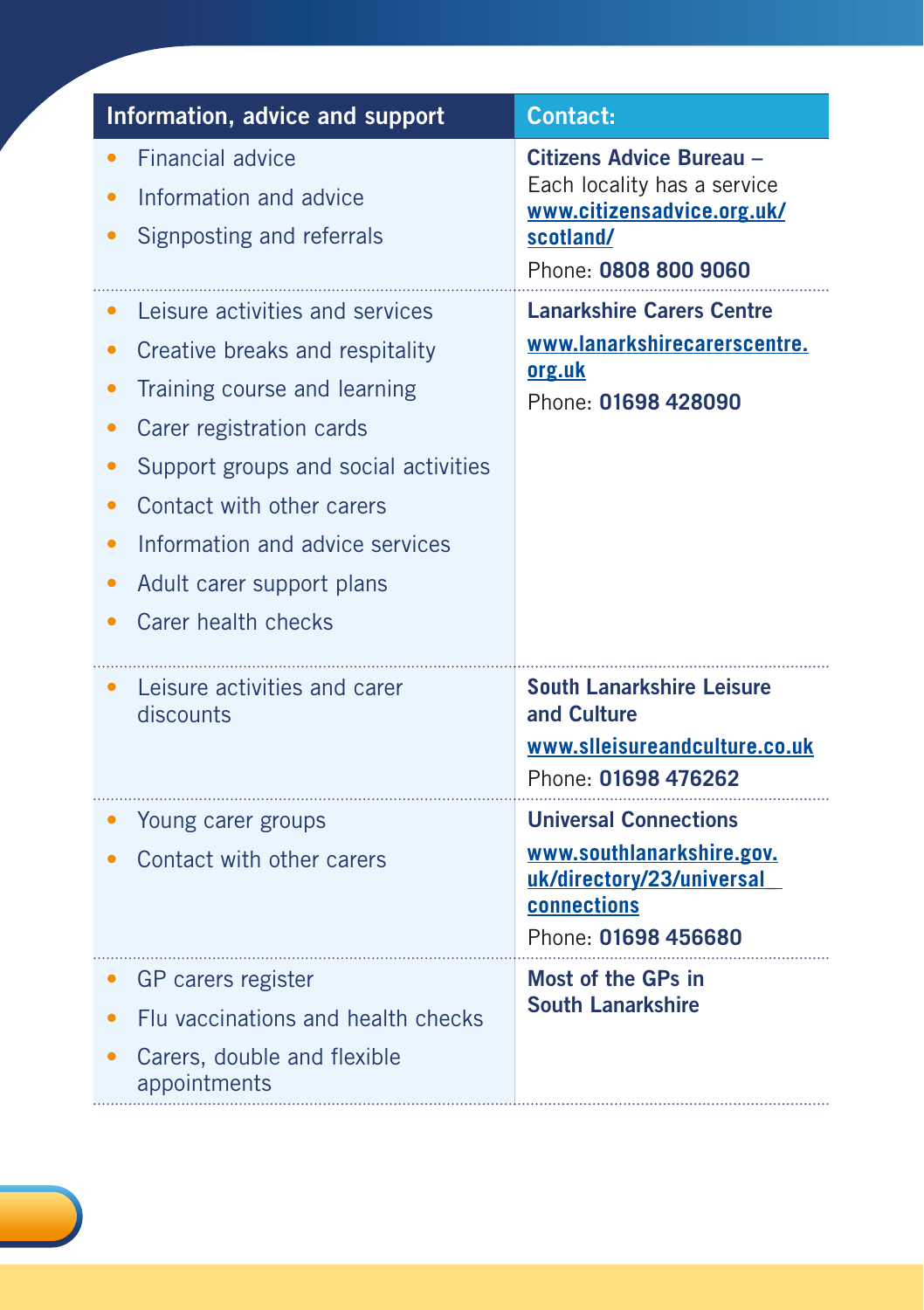| Information, advice and support                                                                                                                                                    | <b>Contact:</b>                                                                                                                                                                                                                                  |
|------------------------------------------------------------------------------------------------------------------------------------------------------------------------------------|--------------------------------------------------------------------------------------------------------------------------------------------------------------------------------------------------------------------------------------------------|
| Individual support<br>$\bullet$<br>Young carer groups<br>Mentoring<br>$\bullet$                                                                                                    | <b>Covey</b><br>www.coveybefriending.org.uk<br>Phone: 01555 673447                                                                                                                                                                               |
| Hospital discharge<br>$\bullet$<br>Signposting and referrals<br>Information and advice<br>$\bullet$<br>Practical one to one support<br>$\bullet$                                   | <b>Co-ordinator for Carers</b><br>www.nhslanarkshire.scot.nhs.uk<br>Phone: 01355 585522                                                                                                                                                          |
| Information and advice services<br>$\bullet$<br>Signposting and referrals<br>$\bullet$<br>Support groups<br>$\bullet$<br>Drop in community cafes<br>Dementia helpline<br>$\bullet$ | <b>Alzheimer Scotland</b><br>www.alzscot.org<br>Phone: 0131 243 1453<br>Helpline: 0800 808 3000                                                                                                                                                  |
| Drug and alcohol services<br>Support service<br>$\bullet$<br>Information and advice                                                                                                | <b>Addaction</b><br>www.addaction.org.uk/<br>services/south-lanarkshire-<br>addaction<br>Phone: 01698 533843<br><b>Blameless</b><br>www.blamelessuk.co.uk<br>Phone: 01698 368650<br><b>Community Addiction</b>                                   |
|                                                                                                                                                                                    | <b>Recovery Service (CAReS)</b><br>www.scottishdrugservices.com<br>Phone: 01698 368711<br><b>Lanarkshire Alcohol and</b><br><b>Drug Partnership</b><br>www.nhslanarkshire.org.uk/<br><b>HealthyLiving/Alcohol/ Pages/</b><br>Phone: 01698 454354 |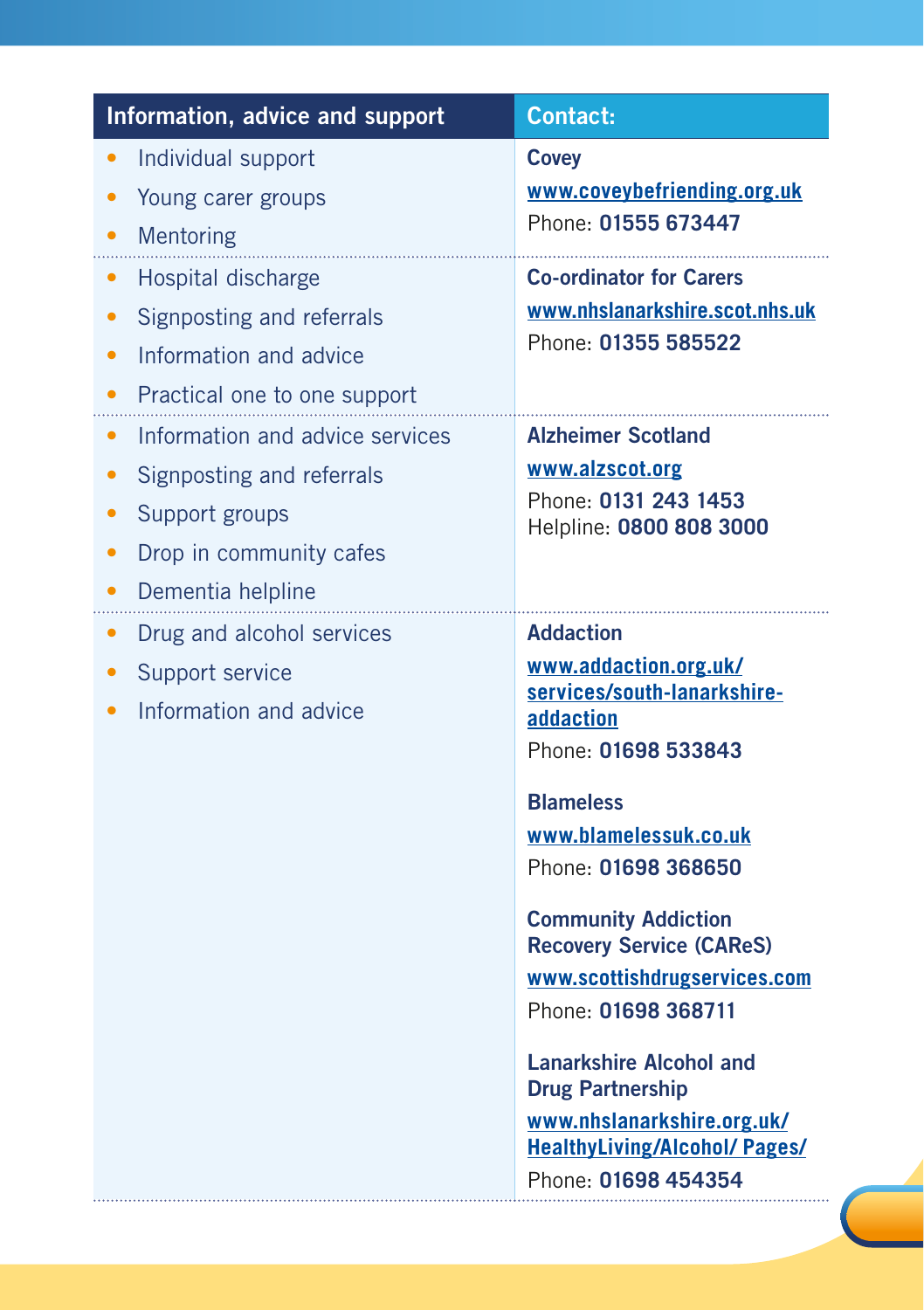| Information, advice and support                                                                                                                                                                                                                                                                     | <b>Contact:</b>                                                                                                                                                                                                                                                                                                             |
|-----------------------------------------------------------------------------------------------------------------------------------------------------------------------------------------------------------------------------------------------------------------------------------------------------|-----------------------------------------------------------------------------------------------------------------------------------------------------------------------------------------------------------------------------------------------------------------------------------------------------------------------------|
| Carers groups and group work<br>One to one support<br>Youth learning service<br>Young carer statement<br>Individual, family and peer support<br>Young carers forum<br>Contact with other carers<br>Counselling and bereavement<br>services<br>Peer support<br>Group activities and therapeutic arts | <b>Social Work Resources -</b><br><b>Young Carers Service</b><br>www.southlanarkshire.gov.<br>uk/info/200220/carers<br>and caring/1048/south<br>lanarkshire young<br>carers service<br>Phone: 01698 455455/<br>01698 453310<br><b>The Haven</b><br>www.thehavencentre.com<br>Phone: 01698 727884<br><b>Kilbride Hospice</b> |
| Contact with other carers                                                                                                                                                                                                                                                                           | www.kilbrydehospice.org.uk/<br>Phone: 01355 202020<br><b>Cruise</b><br>www.crusescotland.org.uk<br>Phone: 0845 600 2227<br><b>Petal Support</b><br>www.petalsupport.com<br>Phone: 01698 324502                                                                                                                              |
| Self-directed support information<br>and advice                                                                                                                                                                                                                                                     | <b>Take Control</b><br>www.gcil.org.uk/support/take-<br>control/take-control-south-<br>lanarkshire.aspx<br>Phone: 01698 892372                                                                                                                                                                                              |
| <b>Anticipatory Care Planning</b>                                                                                                                                                                                                                                                                   | <b>Health Improvement Scotland</b><br>https://ihub.scot/project-<br>toolkits/anticipatory-care-<br>planning-toolkit/anticipatory-<br>care-planning-toolkit/                                                                                                                                                                 |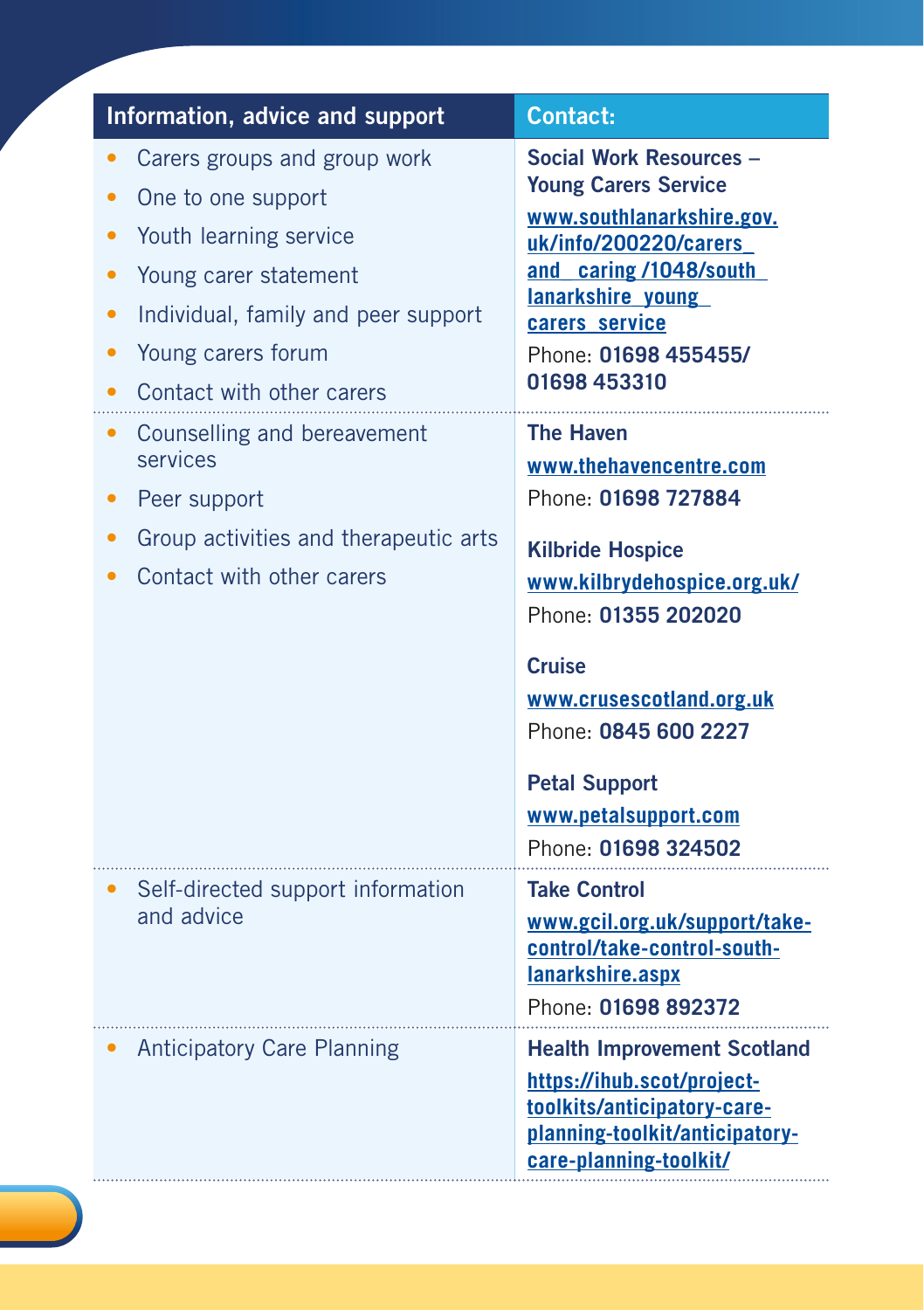| Information, advice and support                                                                                                                                                                                                                                                                                           | <b>Contact:</b>                                                                                                                                                        |
|---------------------------------------------------------------------------------------------------------------------------------------------------------------------------------------------------------------------------------------------------------------------------------------------------------------------------|------------------------------------------------------------------------------------------------------------------------------------------------------------------------|
| Information and advice services<br>Carers rights and carer contact<br>Signposting and referrals to a wide<br>range of organisations, community<br>cafes and groups<br>Consultations and carers meetings<br>Information fayres and<br>community stalls<br>Carer support in the planning of<br>services and decision making | <b>South Lanarkshire Carers</b><br><b>Network</b><br>www.slcn.co.uk<br>Phone: 01698 285163                                                                             |
| Search tools and information<br>$\bullet$<br>Training and volunteering<br>Newsletter<br>Information and advice<br>One to one ongoing support<br>Training and leisure opportunities<br>$\bullet$<br>Campaigning and consultations                                                                                          | <b>Voluntary Action South</b><br><b>Lanarkshire (Vaslan)</b><br>www.vaslan.org.uk<br>Phone: 01698 300390<br><b>PAMIS</b><br>http://pamis.org.uk<br>Phone: 01698 420411 |
| Advocacy                                                                                                                                                                                                                                                                                                                  | <b>The Advocacy Project</b><br>www.theadvocacyproject.org.uk<br>Phone: 0141 420 0961<br><b>Speak Out</b><br>www.peak-out.org.uk<br>Phone: 01698 283228                 |
| Emergency and future planning                                                                                                                                                                                                                                                                                             | <b>Enable Scotland</b><br>www.enable.org.uk/<br>Phone: 0300 0200 101                                                                                                   |

 $\overline{\phantom{0}}$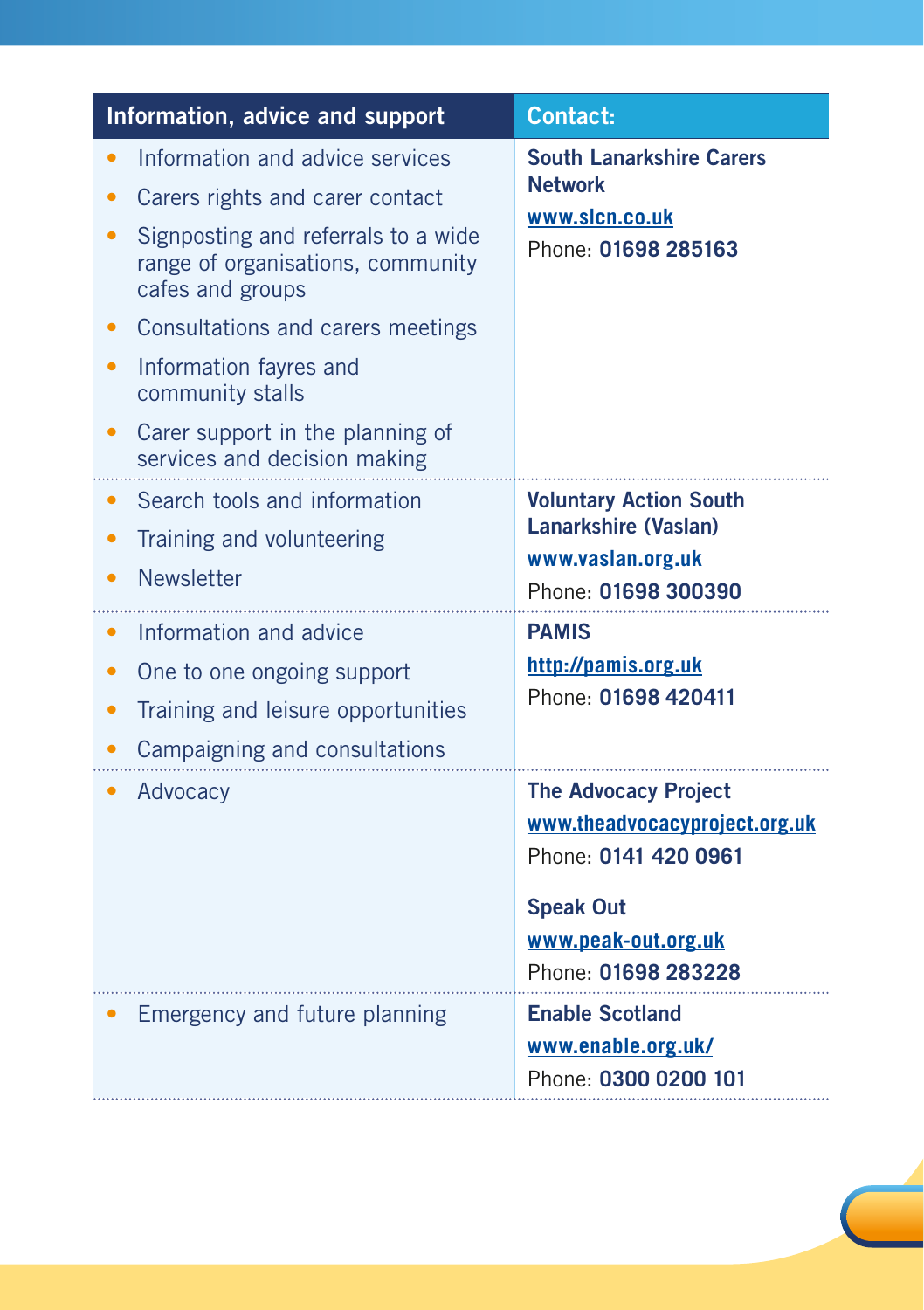# **Carers' checklist**

### What to do now

To get the right supports and services you need to think about what is best for you and the person you care for.

#### This checklist will help you think about how you begin:

It may seem overwhelming, carers often feel they have so many other responsibilities that they don't take care of their own health and wellbeing. We want carers in South Lanarkshire to access the right supports and services at the right time, if it all seems too complicated ask one of your carer organisations to help you get started:

|                            | <b>Checklist</b>   | What to do                                                     |
|----------------------------|--------------------|----------------------------------------------------------------|
| $1 -$                      | Know my rights     | Look on the LA website                                         |
|                            | $2.$ GP            | Tell my GP I am a carer                                        |
| $\mathcal{B}_{\mathbb{R}}$ | Support            | Do I need an Advocate?                                         |
| $\mathbf{4}$               | Information        | Contact a carers organisation                                  |
| 5.                         | <b>Benefits</b>    | Get a welfare rights assessment                                |
| 6.                         | Groups             | Would I benefit from going to a group?                         |
| 7 <sup>1</sup>             | Hospital discharge | Do I need information?                                         |
| 8 <sub>1</sub>             | Planning           | Make an emergency plan                                         |
| 9.                         | Eligibility        | Read the Carers Eligibility Criteria                           |
| 1ດ -                       | Assessment         | Get an Adult Carer Support Plan or a<br>Young Carers Statement |

### Related documents

- Carers Short Breaks Services Statement
- Carers Strategy
- Carers Local Eligibility Criteria

All referenced documents can be found at:

**[www.southlanarkshire.gov.uk/info/200220/carers](http://www.southlanarkshire.gov.uk/info/200220/carers)**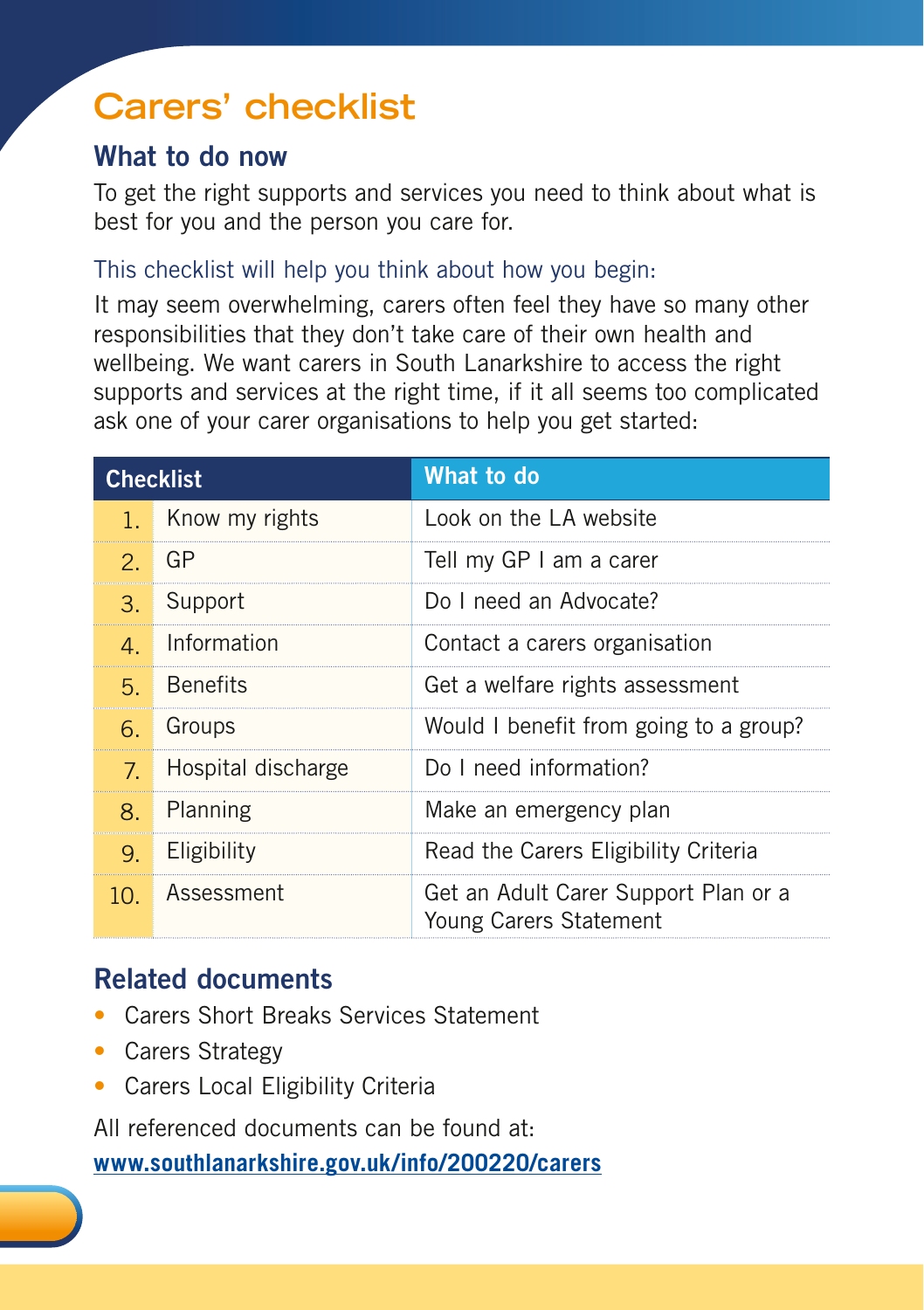### **Local office contact details**

Local social work offices are open Monday to Thursday 8.45am – 4.45pm and Friday  $8.45$ am  $-4.15$ pm

#### Clydesdale local office

Council Offices South Vennel Lanark ML11 7JT Phone: 0303 123 1008

#### Hamilton/Larkhall/Blantyre local office

Brandon Gate 1 Leechlee Road Hamilton ML3 0XB Phone: 0303 123 1008

#### East Kilbride local office

Civic Centre Andrew Street East Kilbride G74 1AB Phone: 0303 123 1008

#### Rutherglen local office

Council Offices Cambuslang Gate 27 Main Street Cambuslang G72 7EX Phone: 0303 123 1008

#### Social Work Emergency Service

Phone: 0303 123 1008 This number is only available when the local offices are closed.